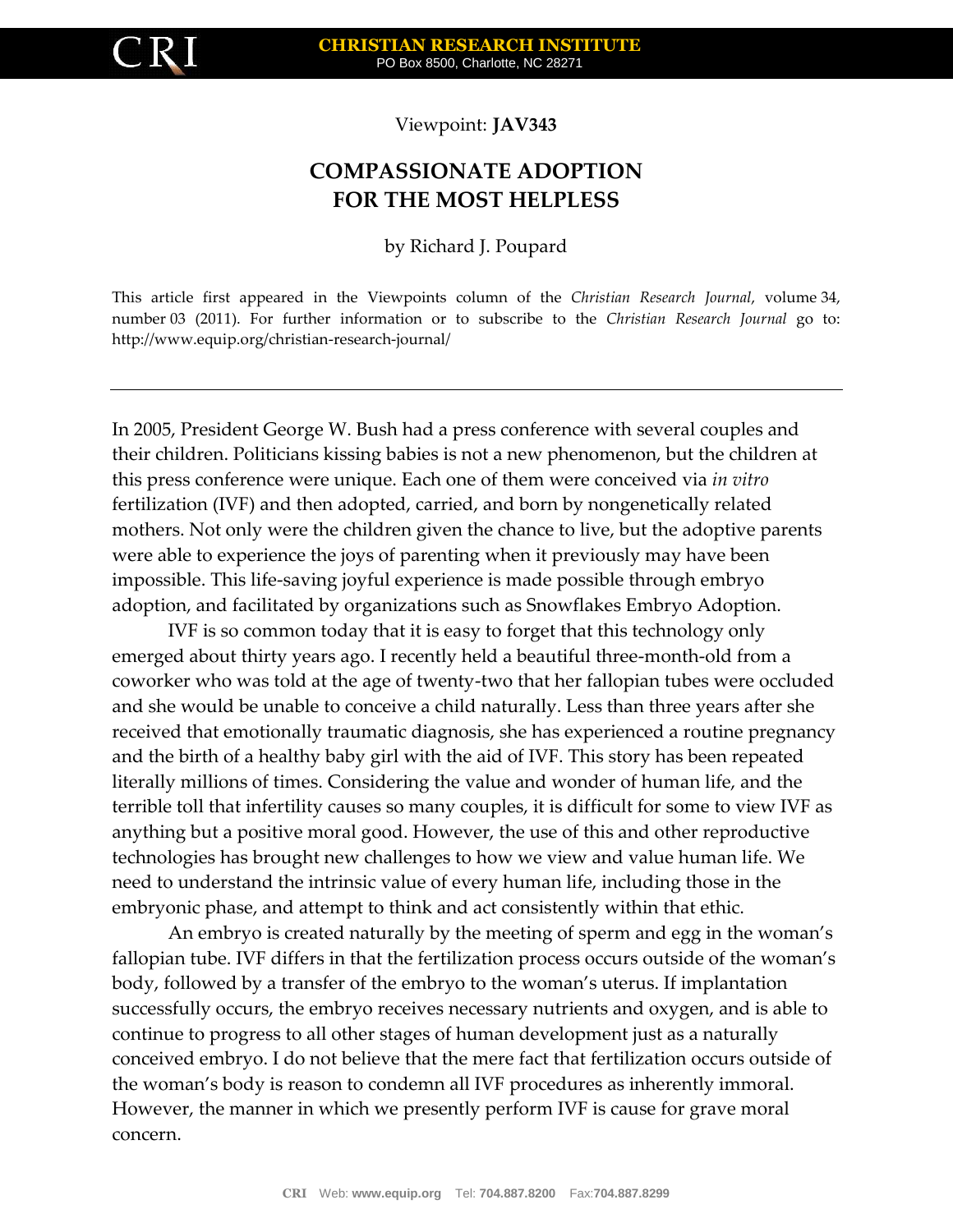One of the most challenging aspects of IVF is the risk and discomfort of the egg donation procedure. Minimally, it involves the woman injecting herself with hormones to hyperstimulate her ovaries to produce a large number of eggs and a minor surgical procedure to remove the eggs. Due to the risk and effort involved in extracting these eggs, most clinics attempt to gain a large number of them during an attempt. These eggs from the woman and the sperm from her partner are combined in order to create a large number of embryos. This is done to increase the chance for "healthy" looking embryos and to limit the number of egg donation cycles needed. An attempt is made to transfer one or more embryos to the woman, and the remainders are saved for possible future use. This is made possible because the embryos possess a curious property; they are hearty enough to survive freezing at very low temperatures. Not all embryos survive the freezing and warming process, but many that do continue to develop as any other human being at that stage of life when implanted into a mother's womb.

Freezing embryos is not required to perform IVF. In fact, the first IVF procedures were done using so-called "fresh" embryos, and even today the highest success rates are gained using embryos that have not been frozen. Freezing embryos does make it easier to perform another round of IVF if the first one is unsuccessful. If the first attempt is successful, however, and the couple is blessed with a newborn child, the other embryos may remain frozen in storage. This is the reason why some reports claim that there are more than four hundred thousand human embryos presently frozen in storage.<sup>1</sup>

The vast majority of frozen human embryos are "reserved" for possible future implantation attempts by their genetic parents. What is the fate of the ones not desired for implantation? Fertility clinics generally handle them in one of three ways. First, most of them are unfrozen without an attempt to implant. The result is that the embryo simply dies. Second, some are donated for embryonic research, including embryonic stem cell research. Third, a few are donated to other couples with infertility problems for attempted implantation. The protocol that has been used for embryo donation is similar to the one used for human tissue or organ transplantation.

Beginning in 1997, another option became available, one that treats human embryos in a manner consistent with their moral worth. This option is called embryo adoption. The Snowflakes Embryo Adoption, initiated by the Nightlight Christian Adoption Service, differs from the usual embryo donation in a number of important ways. The Snowflakes program treats embryos with the same moral worth as other human beings in later stages of development. The genetic parents have the option of choosing the adoptive parents of their embryos, and can be informed whether their embryo survived the process and became a newborn. There is a home study performed on the prospective adoptive family that includes both counseling and education.<sup>2</sup> In short, the adoption of the preborn embryo is handled in the same way as an adoption of a newborn human being.

The past concept of embryo donation treats the human embryo as mere medical tissue that the genetic owners can donate if they wish. Unlike donated tissues or organs, however, science dictates that the human embryo is itself a whole, unique, individual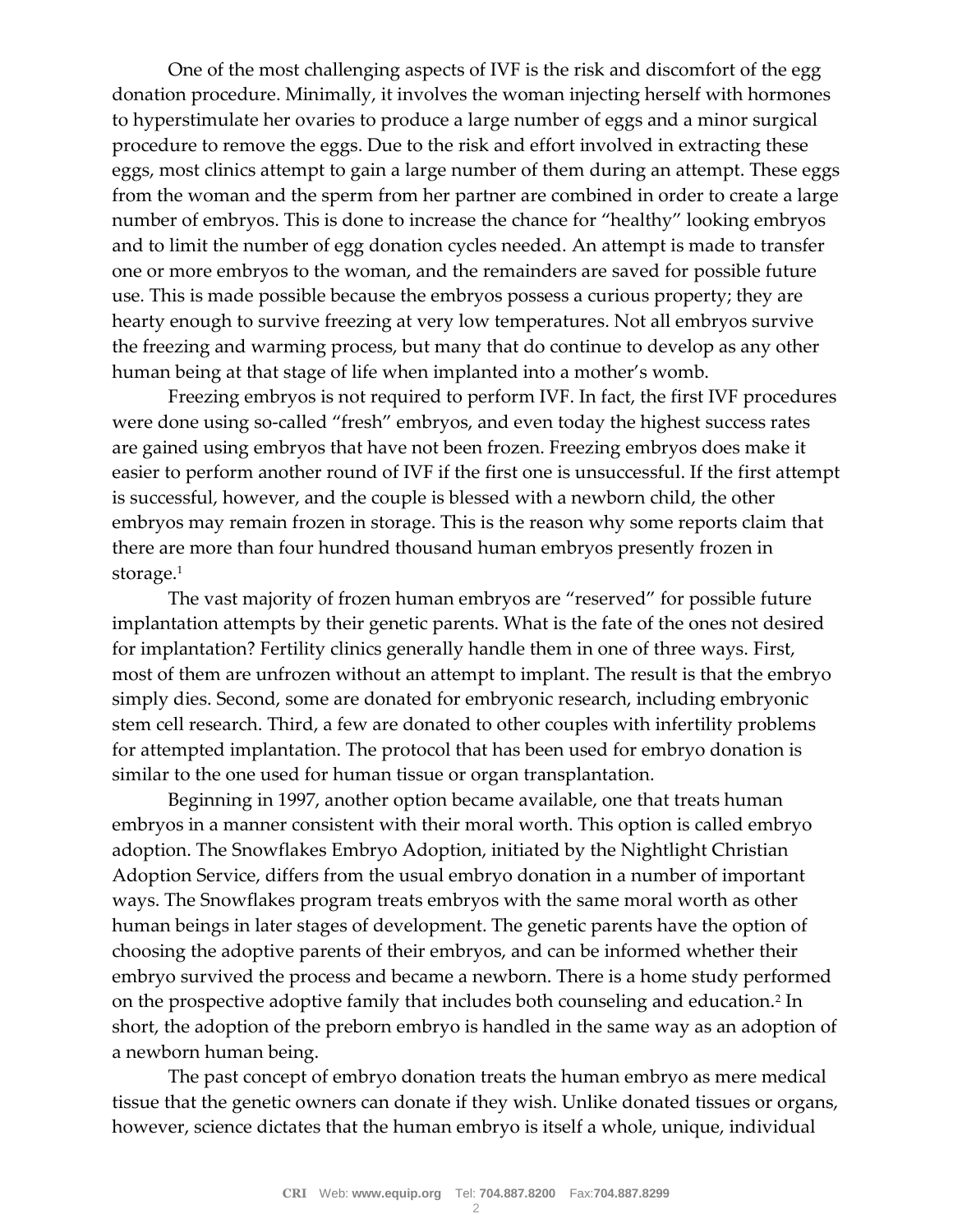organism of our species.<sup>3</sup> The circumstances that surround our conception or our present environment do not change our moral status or worth. The same should apply to the human embryo. The fact that many are frozen or are no longer desired by their genetic parents does not change their value. Our response to human newborns or infants that cannot nor will not be raised by their genetic parents is compassionately to attempt to find nongenetically related adoptive parents to take care of them. Humans in the embryonic stage of development should be treated the same way. The Snowflakes program and others like it can help to make that happen.

It is clear that the IVF industry does not treat human embryos with the inherent dignity and value consistent with Christian theology. Although I do not believe this is an indication of the inherent immorality of the practice, a Christian couple who has sought IVF or is considering it has the responsibility to ensure that every human being that is conceived is treated with proper dignity and respect. It should be noted that this may decrease the chance that the couple will have a successful birth of a child. Some fertility clinics may be hesitant or unwilling to change their routine even at the request of the couple. Regardless, the desire to have a child does not give us license to treat conceived human embryos in an immoral fashion.

I suggest that two basic guidelines be followed. First, for those who find themselves with a number of embryos that are presently held in storage, consideration should be given either to attempting to implant these embryos or to allowing them to be adopted by another couple willing and able to raise them. This may not be the easiest choice emotionally, but I believe we do bear responsibility for the human organisms that we have intentionally generated. Allowing the embryos to be adopted through an organization such as Snowflakes is an excellent option. Genetic parents can help to choose the adoptive family, and can choose to be informed regarding the fate of the embryos: whether they survived the freezing process, and whether they resulted in a successful pregnancy. Genetic parents can also have the organization choose the adoptive parent for them if they wish to stay out of that process.

Second, potential IVF patients should clearly communicate their views on the human embryo to the clinic and not wait for them to bring the topic up. A fact sheet provided by the American Fertility Association recommends asking about massage therapy and acupuncture, but does not mention talking to your physician about the disposition of the embryos that they create.<sup>4</sup> If that concern is to be addressed it must be raised by the couple. Care should be taken to inform the fertility clinic that you believe that every embryo has intrinsic value, and you only wish to create the number of embryos that you are either willing to carry or will allow to be adopted out. The fact that we have the ability to create a large number of embryos at one time carries with it significant responsibility. Although we may be motivated by our strong desire to have a child, we should not allow that commendable goal to risk intentionally conceiving human embryos only to allow them no chance to live.

As medical technology advances, the bioethical challenges to the sanctity and intrinsic value of human life will take on new forms. It is somewhat ironic that a couple that may have struggled for years without being able to conceive a child may quickly be